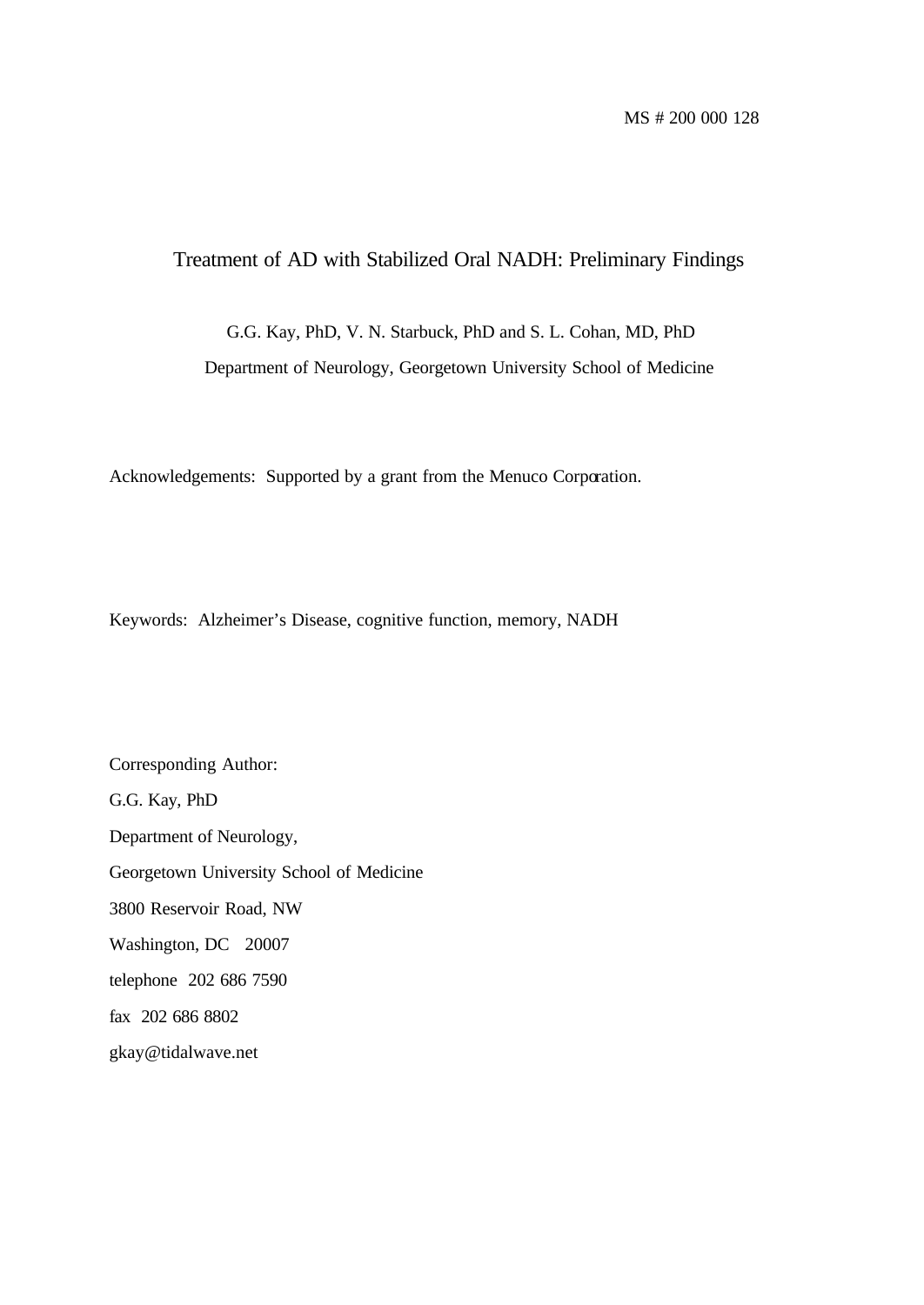#### **Abstract.**

A pilot randomized, double-blind clinical study of 21 patients with Alzheimer's Disease (AD) evaluated the effects of stabilized oral NADH (reduced nicotinamide adenine dinucleotide; ENADA<sup>®</sup>) 10 mg QD (n=11) or placebo (n=10) on cognitive functions sensitive to changes in severity of dementia. NADH improved verbal recognition memory (p=.011) and verbal fluency (p=.034) from baseline to 6-months compared to placebo. A higher proportion of NADH-treated patients improved, than deteriorated or showed no change, on measures of verbal recognition memory and verbal fluency.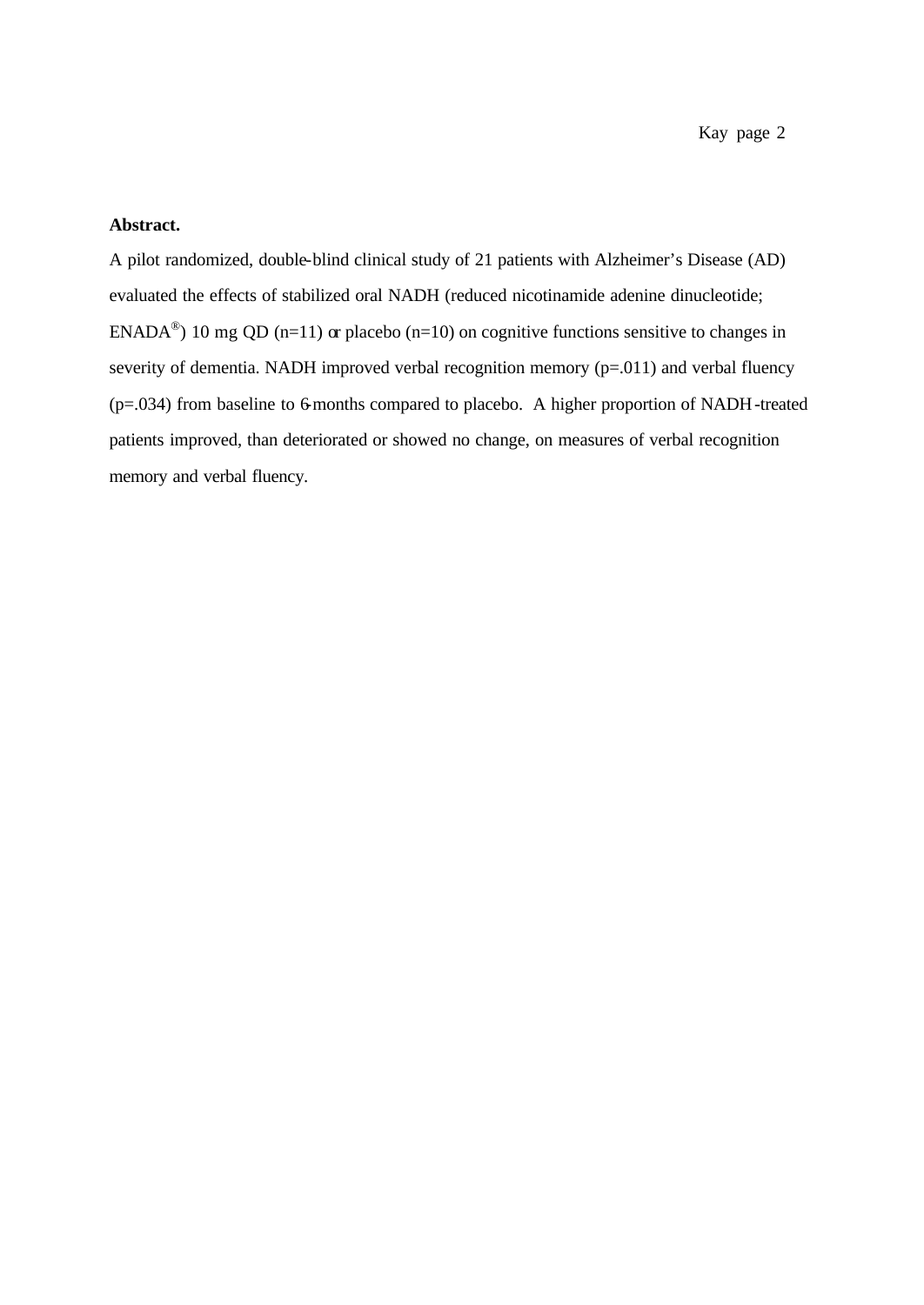## **Introduction.**

Although cholinergic dysfunction, a primary manifestation of AD, is the main target of current pharmacologic treatment of AD, there is considerable interest in additional approaches.<sup>1</sup> Abnormalities found in AD that may be targets for alternative treatment strategies include decreased protection from free radicals, impaired DNA repair, disruption of electron transport, and reduced levels of noradrenaline, dopamine and serotonin.1, 2 NADH can prevent apoptosis, improve free radical scavenging, improve repair of damaged DNA, and increase biosynthesis of dopamine and noradrenaline3. In clinical trials, NADH has been shown to improve cognitive functioning in patients with Parkinson's Disease,<sup>3</sup> Chronic Fatigue Syndrome,<sup>4</sup> and AD.<sup>5</sup> An open label 8-12 week trial of orally absorbable, stabilized NADH (ENADA<sup>®</sup>, Menuco, New York; 10 mg per day) in 17 patients with AD found improvement in the Mini Mental State Examination and Global Deterioration Scale.5 Proposed mechanisms of NADH action are elevation of CNS dopamine and adrenaline and possibly enhanced CNS energy production. The present double-blind study tests the effect of NADH on selected cognitive functions in patients with AD. Verbal fluency and word recognition memory were selected as primary outcome measures because of their known sensitivity to changes in level of dementia.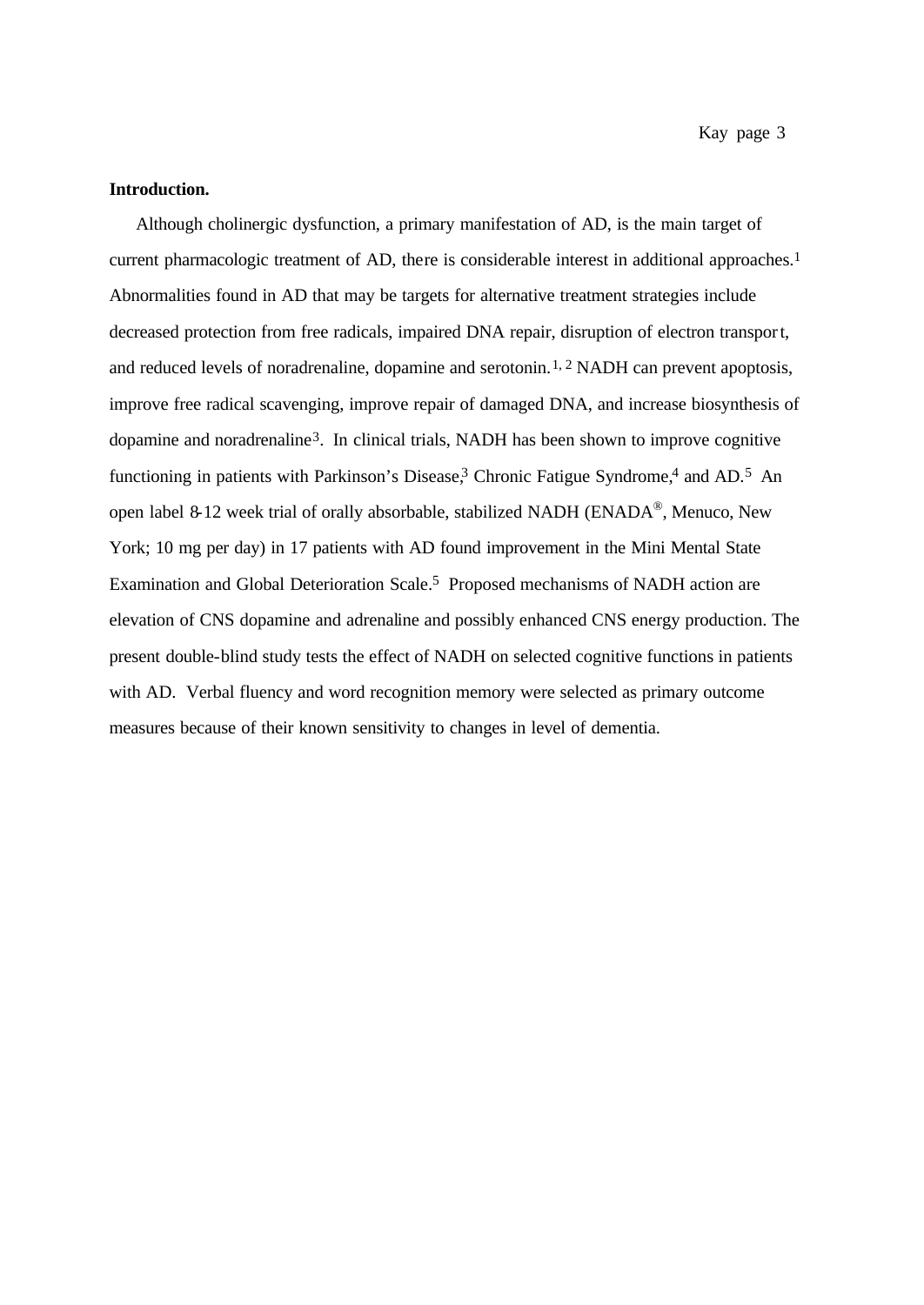#### **Methods**

Patients were recruited from the outpatient clinic of the Neurology Department, Georgetown University Hospital and enrolled in the study if they met the following criteria: diagnosis of probable AD according to NINCDS-ADRDA criteria, 50 years of age or older, MMSE score of between 10 and 25, naive to treatment with NADH, and no use of donezipil or tacrine within six weeks of enrollment in the study. Patients were not required to discontinue other medications. Thirty-three patients were screened and 21 met all inclusion criteria. Informed consent was provided by patients and caregivers before entering into the study. The study was approved by the Georgetown University Medical Center Institutional Review Board.

In this double-blind, placebo-controlled, parallel group pilot study, each patient made nine clinic visits over six months to examine the effects of oral NADH ( $ENADA^{\circledast}$ ) on verbal fluency and verbal recognition memory, primary outcome va riables chosen *a priori* (Figure 1). After a two-week drug compliance trial (passed by all patients), participants underwent a neurological examination, routine blood and urine laboratory tests, and baseline neuropsychological tests. Random allocation for two groups was computer-generated off-site; the key was stored at Menuco Corporation (New York) until the end of the study. Patients were randomly assigned to receive either NADH 5 mg, 2 tablets QD (n=11) or matching placebo tablets (n=10). Patients were monitored by neurological examinations at monthly intervals; both patients and caregivers were also queried about adverse effects.

Neuropsychological testing was repeated at 6 weeks and 6 months, using the following measures: Mini Mental State Examination (MMSE),6 Mattis Dementia Rating Scale (MDRS),6 Hopkins Verbal Learning Test (HVLT),<sup>7</sup> Verbal Fluency Test (VF),<sup>8</sup> Fuld Object Memory Test (FOMT),<sup>6</sup> CogScreen<sup>®</sup> Matching to Sample Test (MTS),<sup>9</sup> and Clinical Dementia Rating Scale (CDR).10 Primary outcome measures were the Discrimination Index (words correctly recognized – false positive recognitions) from the Hopkins Verbal Learning Test (i.e., verbal recognition memory) and the total number of words beginning with a specified letter of the alphabet generated in one minute on the Verbal Fluency Test.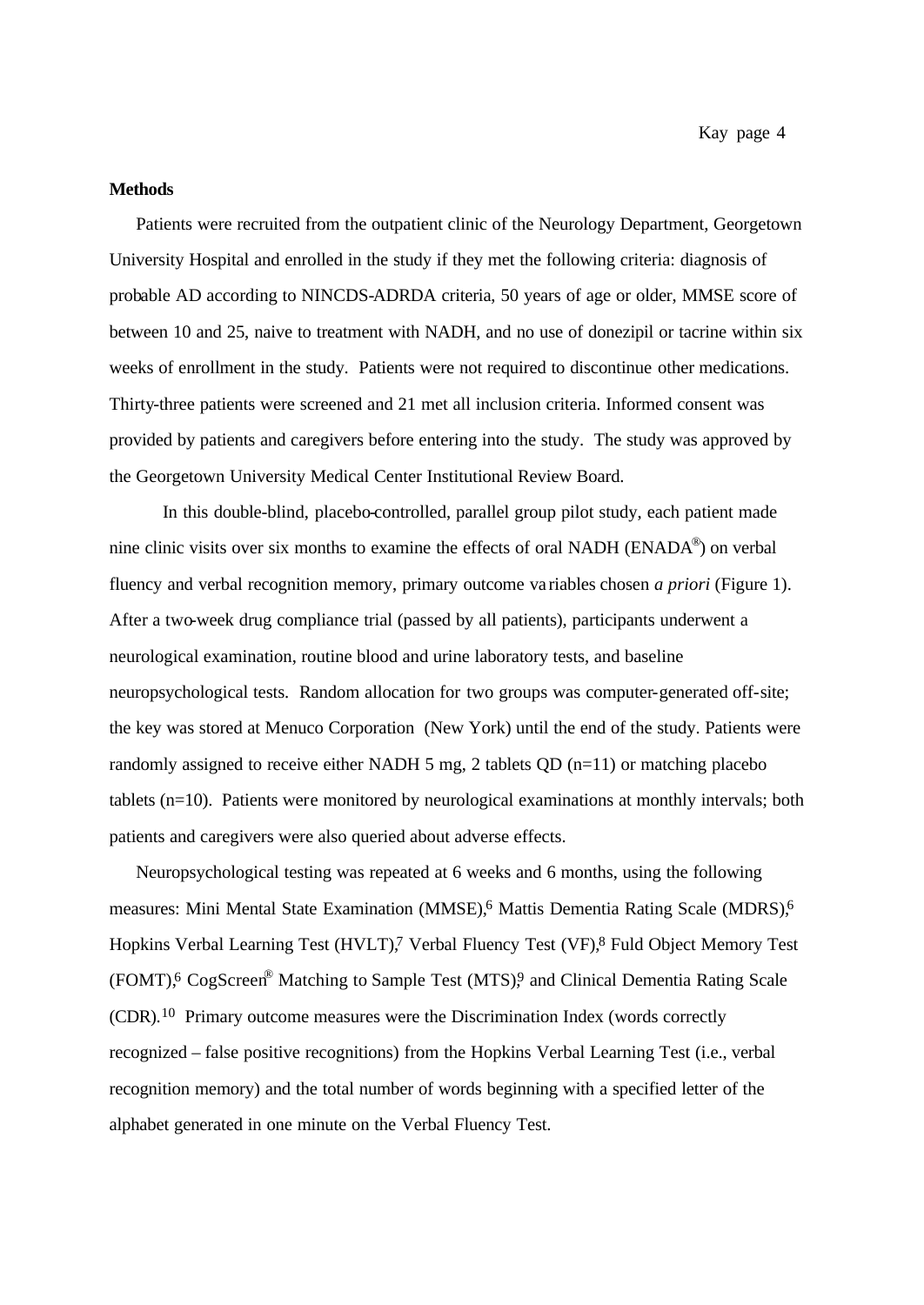We hypothesized that NADH would arrest deterioration and possibly improve cognitive functioning in AD. The analytic approaches employed to test this hypothesis were repeated measures analysis of variance to assess change across sessions and comparison of mean change from baseline to 6 months. The proportions of patients in each group demonstrating improvement, no change or deterioration from baseline to 6 months were also noted.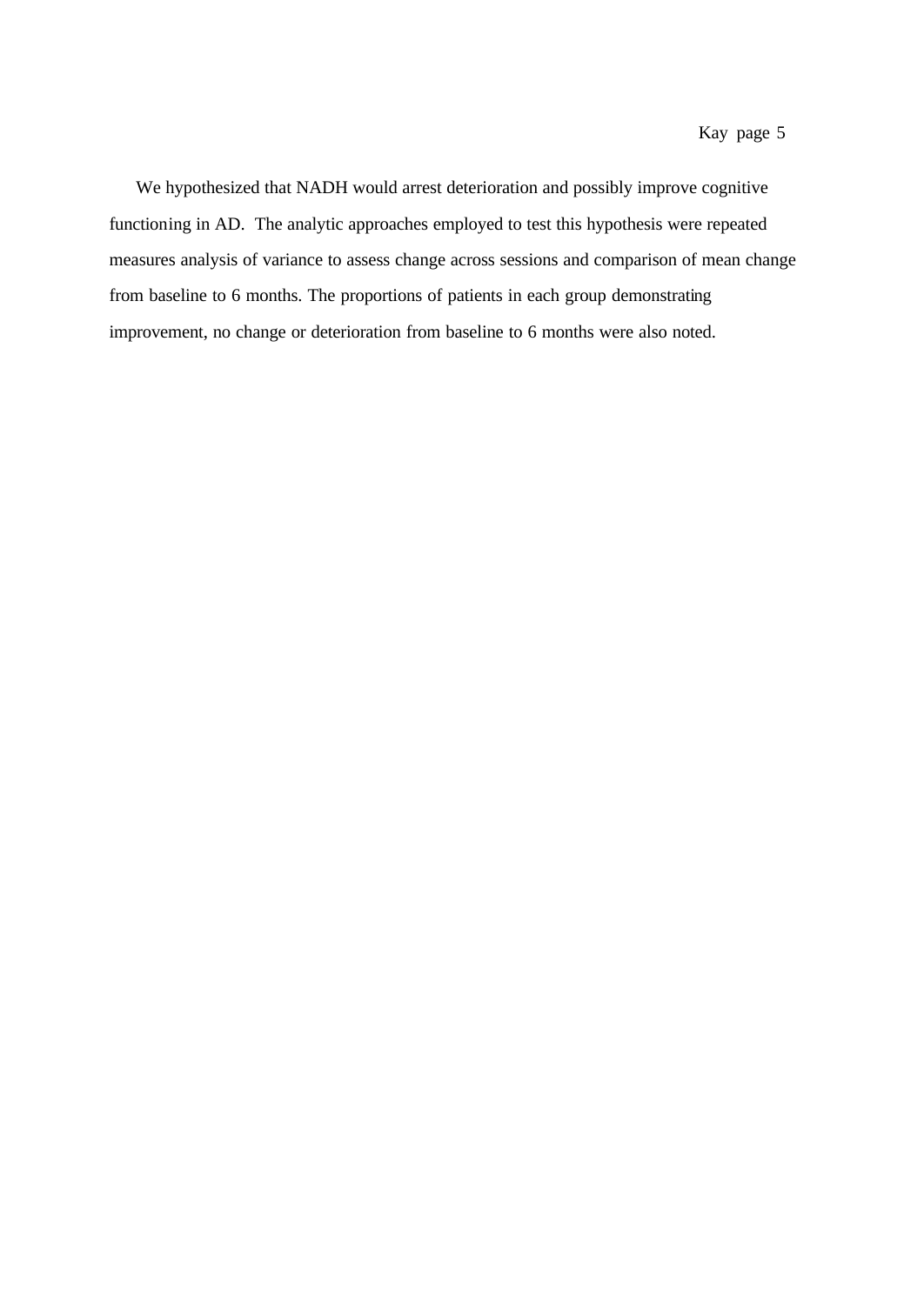#### **Results**

Twenty-one patients were enrolled in this study. Four patients did not complete the study, 2 in each treatment group: 3 patients were unable to cooperate with the cognitive testing procedures at baseline, and one patient dropped out after 10 weeks due to inability of the caregiver to transport the patient to the study site. Of the 17 patients who completed the study, the age range was from 57 to 84 years; median age 77.5. The duration of illness ranged from 13 months to 83 months; median 26 months. The MMSE scores at baseline ranged from 12 to 24; with a median of 18.

At baseline, the randomized groups were not statistically different with respect to age, gender, months since diagnosis, total dementia scores (MDRS and MMSE), or on the two primary endpoints (HVLT discrimination index, VF total words in one minute). However, at baseline, in spite of randomization, patients in the NADH group recalled 4.3 more words than patients in the placebo group in one measure of verbal learning (HVLT Recall, p=0.022),.

Results for the two groups at baseline, 6 weeks and 6 months are shown in Table 1. Repeated measures analysis of variance revealed a significant group by visit interaction effect for the verbal recognition memory test (HVLT discrimination index; Wilks' Lambda=0.47, p=0.01). Placebo patients deteriorated across sessions, making 1.8 more recognition errors at 6 months compared to baseline. In contrast, NADH pa tients made an average of 2.6 fewer recognition errors at 6 months compared to baseline ( $t=2.61$ ,  $df=13$ ,  $p=0.01$ ). Analysis of the proportion of patients demonstrating improvement, no change, or deterioration, showed a deterioration in verbal recognition memory (i.e., HVLT discrimination index) for 5 of the 8 placebo patients. By comparison, no NADH patients deteriorated on this measure and 3 showed improvement.

There was a similar, though non-significant group by visit interaction trend seen for the VF test (Wilks' Lambda=0.78, p=0.199). Analysis of change from baseline to 6-months shows a significant difference between groups on verbal fluency ( $t=1.99$ ,  $df=14$ ,  $p=0.0335$ ). Placebo patients generated an average of 3.6 fewer words per minute at 6-months compared to baseline, whereas NADH patients generated an average increase of 1.5 words per minute. Decrease in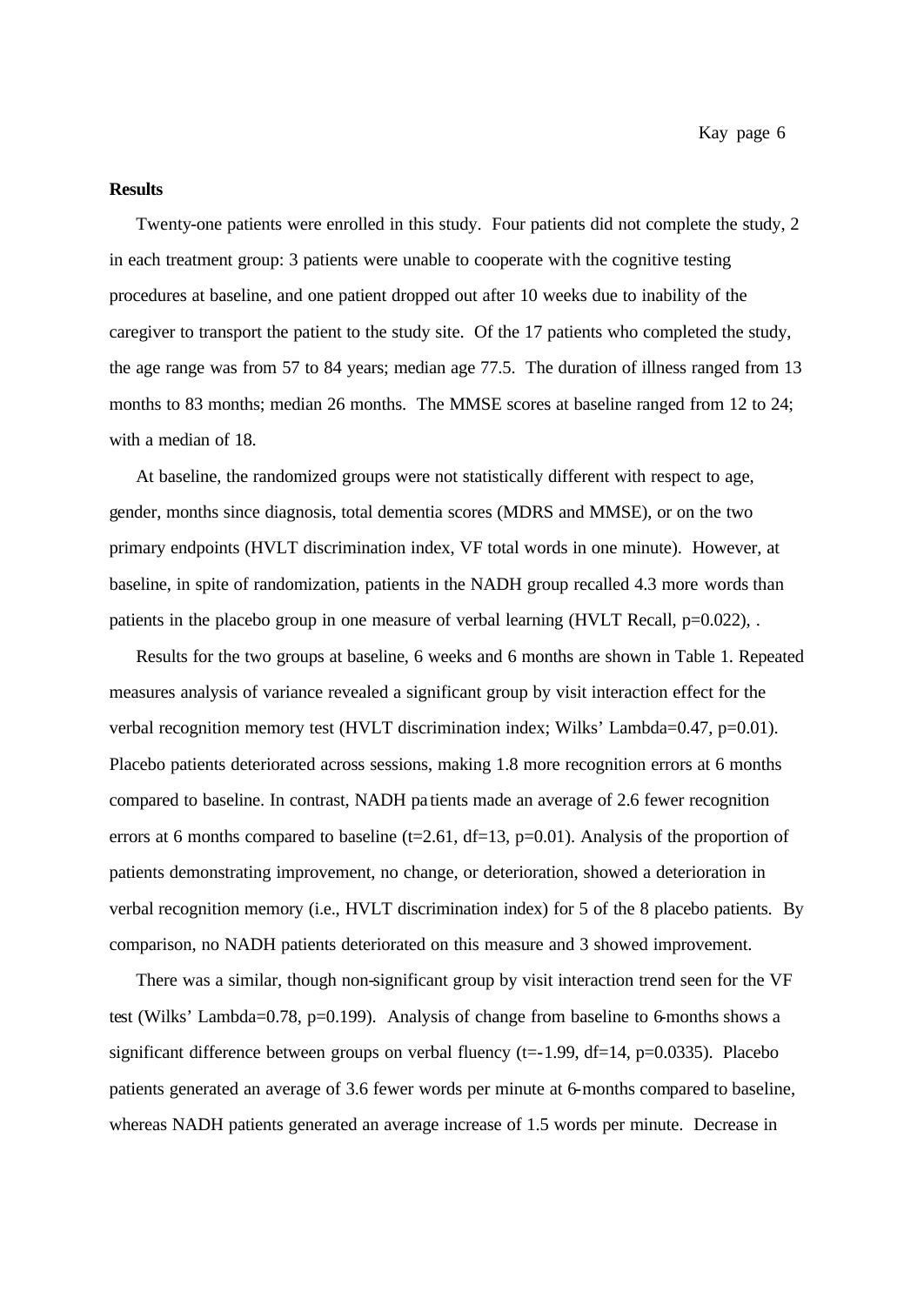verbal fluency was seen in 6 of the 8 placebo patients. In contrast, while 2 of the NADH patients showed deterioration, 4 were unchanged and 3 showed improvement in verbal fluency at 6 months.

Other secondary measures supported the primary endpoint findings by showing either no difference or better performance for patients in the NADH group. The only secondary measure showing a significant group by visit interaction effect (p=0.02) was the accuracy score from the Matching to Sample test (MTS acc). Placebo patients showed a marked decline in MTS acc from baseline to week 6 (from 61.3% to 50.6%), which remained low at 6 months, while there was a 6.1% increase in accuracy for the NADH group  $(t=3.01;p=.005)$ . Procedural errors in administration of the CDR resulted in a failure to obtain valid data for that particular measure. No patients in either the NADH or placebo groups reported adverse effects and their laboratory values remained normal.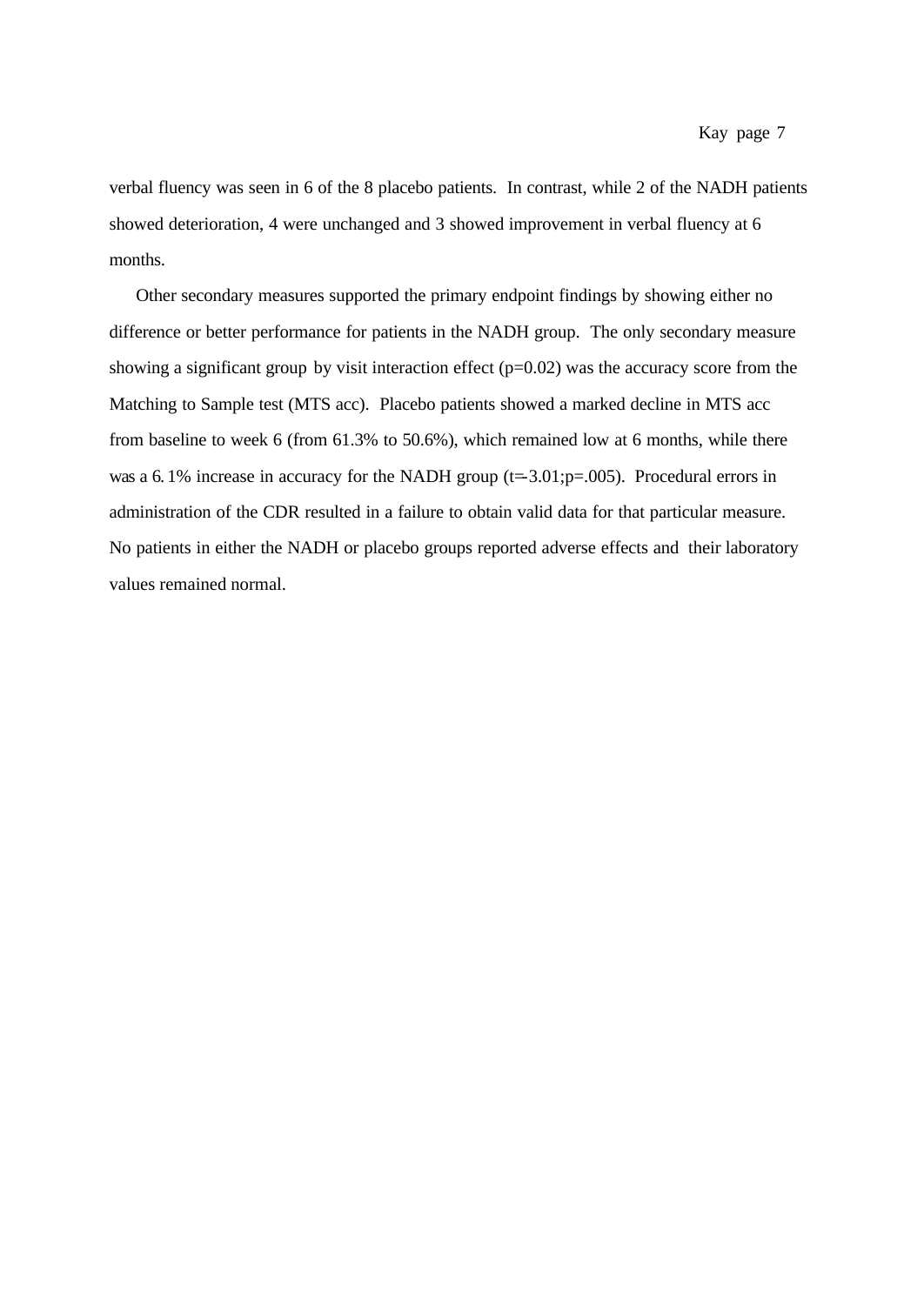Kay page 8

#### **Discussion**

AD patients receiving stabilized orally absorbable NADH showed significantly better performance on measures of verbal recognition memory and verbal fluency following six months of double-blind treatment than patients receiving placebo. These measures are among the most sensitive to changes in dementia severity;<sup>7</sup> however, no inferences can yet be drawn about the effect of NADH on other cognitive functions or behaviors impaired by AD. At this point, it is difficult to directly compare the present findings with those reported in AD clinical trials using other therapies and outcome measures, $\frac{1}{1}$  or to determine the clinical significance of the fluency and memory improvements found with NADH.

In spite of randomization, there was a significant difference on one measure of memory at baseline between treatment groups. It is possible that the lower functioning patients in the placebo group may have deteriorated more rapidly than the patients in the NADH group, independent of treatment. Cognitive tests that are sensitive at one level of dementia may not be sensitive at another stage of dementia.

Nonetheless, the results of this double-blind pilot study are encouraging and are consistent with the results of the earlier open label study with a different group of patients in showing a beneficial effect of NADH on cognitive functioning in AD. Furthermore, the small number of patients in this pilot study may have been insufficient to detect other potentially significant differences between treatment groups, thus these preliminary results will require replication and extension.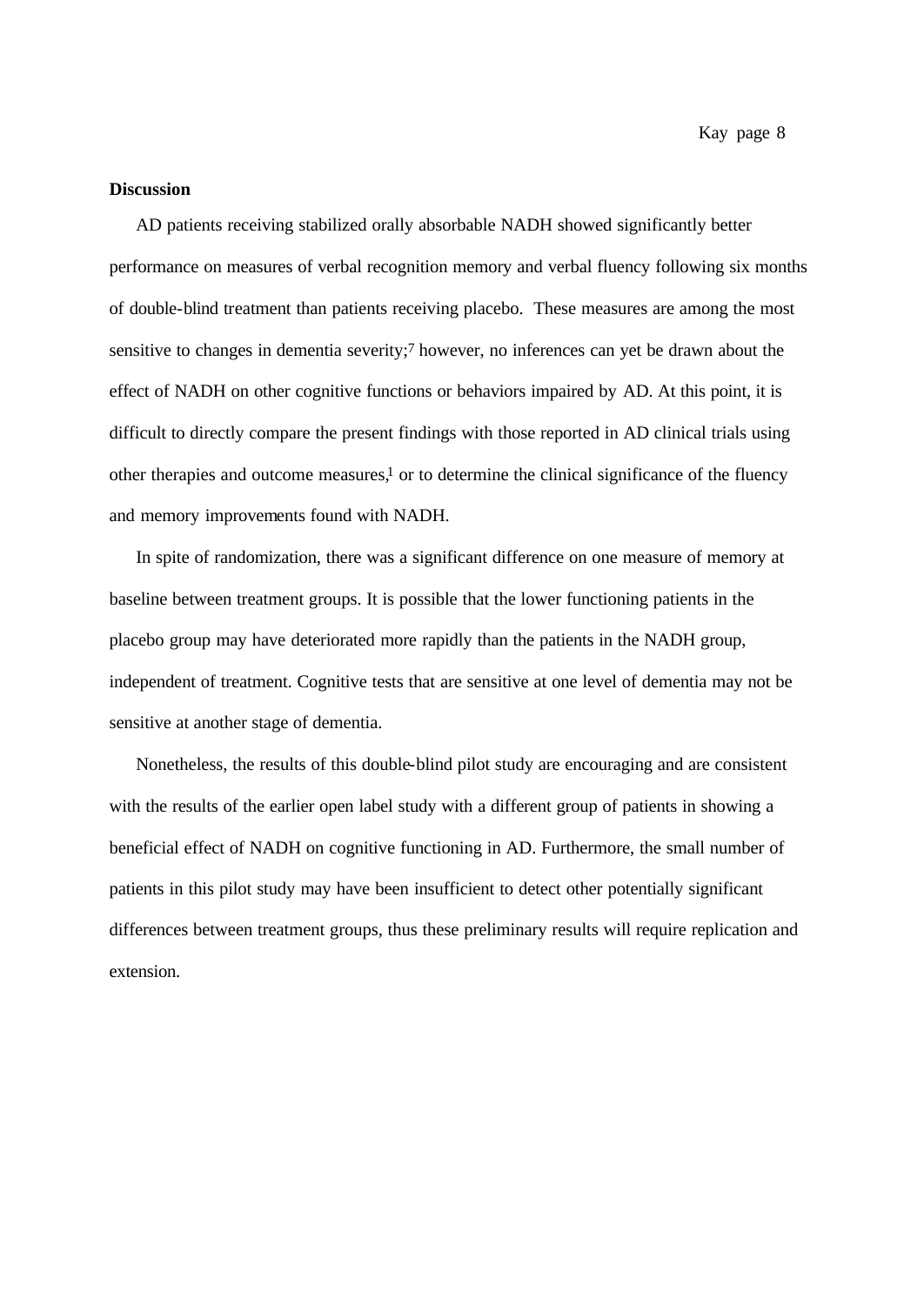|                 | Treatment group $(n=9)$ |               |               | Placebo group $(n=8)$ |               |               |
|-----------------|-------------------------|---------------|---------------|-----------------------|---------------|---------------|
|                 | <b>Baseline</b>         | 6 weeks       | 6 months      | <b>Baseline</b>       | 6 weeks       | 6 months      |
| $VF +$          | 14.22 (10.56)           | 17.44 (11.18) | 15.75 (12.12) | 12.88 (12.70)         | 12.63(17.30)  | 9.25 (12.96)  |
| HVLT disc $*$ † | 6.00(3.12)              | 6.67(3.57)    | 8.57(2.64)    | 4.38(2.67)            | 4.88(2.85)    | 2.63(3.20)    |
| FOMT recog      | 6.22(2.54)              | 6.22(2.11)    | 5.25(2.60)    | 4.38(2.33)            | 6.13(1.96)    | 4.00(2.16)    |
| MTS acc *       | 51.67 (15.81)           | 57.78 (22.65) | 53.75 (11.57) | 61.25 (19.41)         | 50.63 (24.41) | 50.13 (30.66) |
| HVLT 1-3 1      | 9.44(3.71)              | 10.44(3.94)   | 10.38(4.69)   | 5.13(2.9)             | 7.38(2.67)    | 5.75(2.55)    |
| VF categ        | 7.67(4.80)              | 6.67(3.61)    | 5.50(3.34)    | 4.88(2.23)            | 5.63(3.07)    | 4.75(2.12)    |
| <b>MMSE</b>     | 18.44(4.13)             |               |               | 16.00(4.50)           |               |               |
| <b>MDRS</b>     | 105.22(13.60            |               |               | 91.38 (17.86)         |               |               |

Table 1. Mean cognitive test scores (SD) for patients diagnosed with AD (n=17).

 $\dagger$  Significant group difference in change from baseline to 6 months ( $p<0.05$ )

\* Significant group x session effect  $(p<0.05)$ 

‡ Significant group difference at baseline (p<0.05)

Abbreviations: FOMT, Fuld Object Memory recognition test; HVLT disc, Hopkins Verbal Learning Test discrimination index; HVLT 1-3, Hopkins Verbal Learning Test total words recalled, trials 1-3; MDRS, Mattis Dementia Rating Scale, total score; MMSE, Mini Mental State Examination; MTS acc, Matching to Sample accuracy; VF, Verbal Fluency phonemic rule; VF categ , Verbal Fluency semantic rule.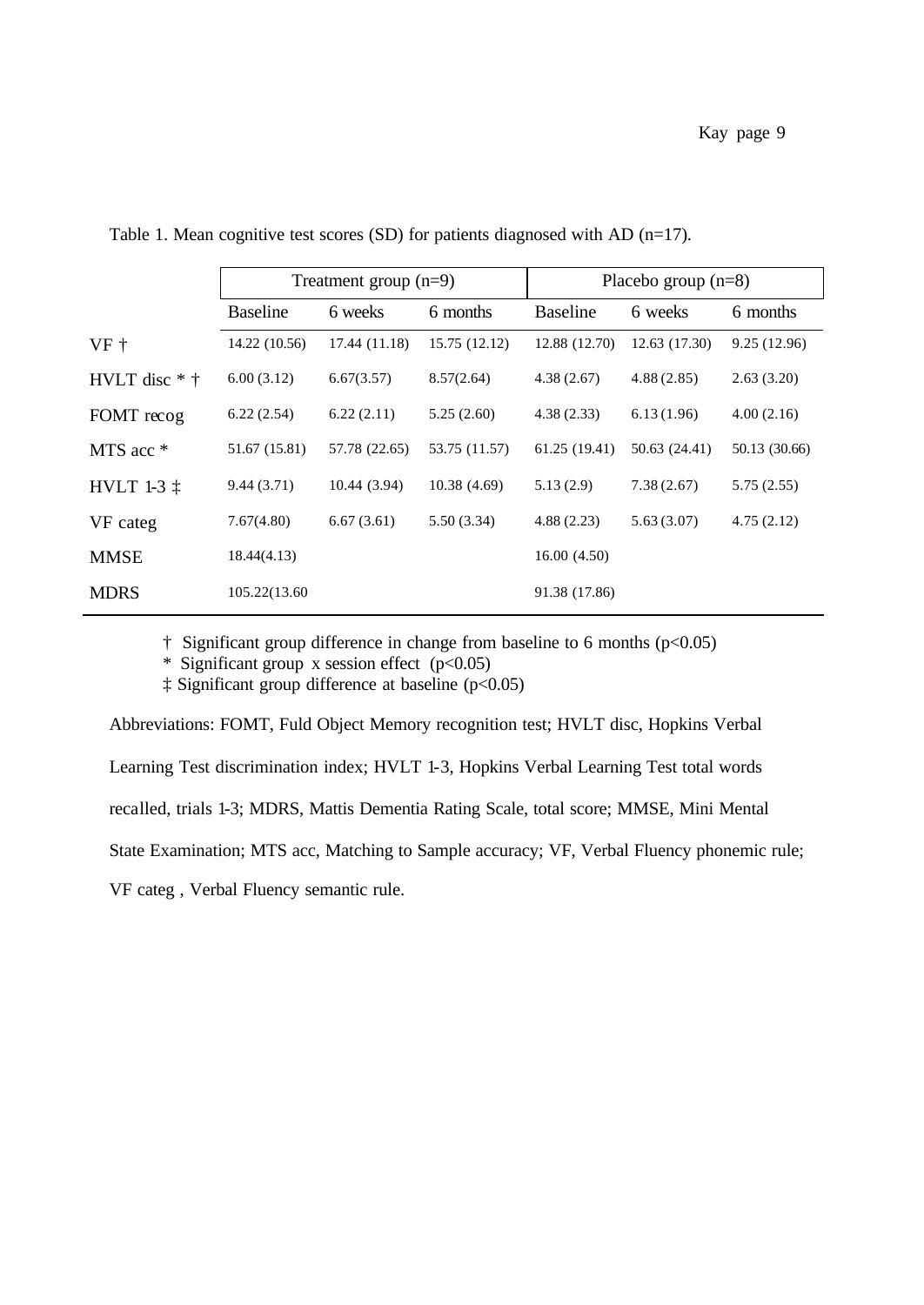Figure 1. Flow chart of pilot NADH study.

Thirty-three patients were screened at the Neurology Department, Georgetown University Hospital. Twenty-one met all inclusion criteria stated in Methods. Patients were then randomly assigned to receive either NADH 5 mg, 2 tablets QD  $(n=11)$  or matching placebo tablets  $(n=10)$ . Four patients did not complete the study, 2 in each treatment group. The remaining patients were assessed at the end of 6 months for changes in the primary and secondary efficacy variables as described in Methods. A neuropsychological assessment at the end of 6 weeks also gave secondary efficacy variable data.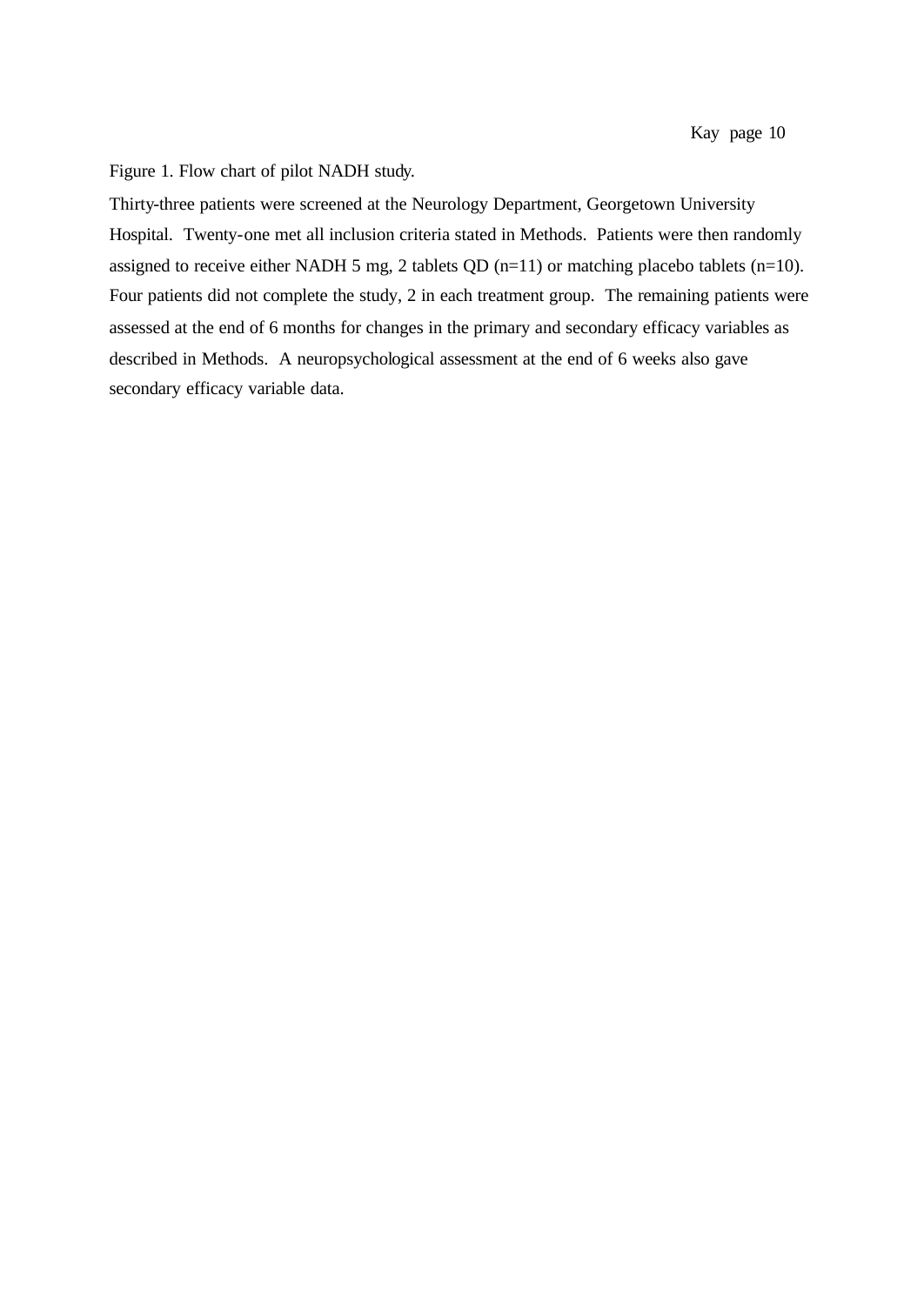### **References**

- 1. Mayeux R, Sano M. Treatment of Alzheimer's disease. N Engl J Med 1999;341:1670- 1679.
- 2. Aisen PS, Davis KL. The search for disease-modifying treatment for Alzheimer's disease. Neurology 1997;48:S35-S41.
- 3. Birkmayer JG, Vrecko C, Volc D, Birkmayer W. Nicotinamide adenine dinucleotide (NADH)--a new therapeutic approach to Parkinson's disease. Comparison of oral and parenteral application. Acta Neurol Scand Suppl 1993;146:32-35.
- 4. Forsyth LM, Preuss HG, MacDowell AL, Chiazze L, Jr., Birkmayer GD, Bellanti JA. Therapeutic effects of oral NADH on the symptoms of patients with chronic fatigue syndrome. Ann Allergy Asthma Immunol 1999;82:185-191.
- 5. Birkmayer JG. Coenzyme nicotinamide adenine dinucleotide: new therapeutic approach for improving dementia of the Alzheimer type. Ann Clin Lab Sci 1996;26:1-9.
- 6. Lezak MD. Neuropsychological assessment. New York: Oxford University Press, 1995.
- 7. Brandt J. The Hopkins verbal learning test: development of a new verbal memory test with six equivalent forms. Clinical Neuropsychologist 1991;5:125-142.
- 8. Borkowski J, Benton A, Spreen O. Word fluency and brain damage. Neuropsychologia 1967;5:135-140.
- 9. Kay G. CogScreen Aeromedical edition: professional manual. Odessa, FL: Psychological Assessment Resources, 1995.
- 10. Berg L, Hughes CP, Coben LA, Danziger WL, Martin RL, Knesevich J. Mild senile dementia of Alzheimer type: research diagnostic criteria, recruitme nt, and description of a study population. J Neurol Neurosurg Psychiatry 1982;45:962-968.